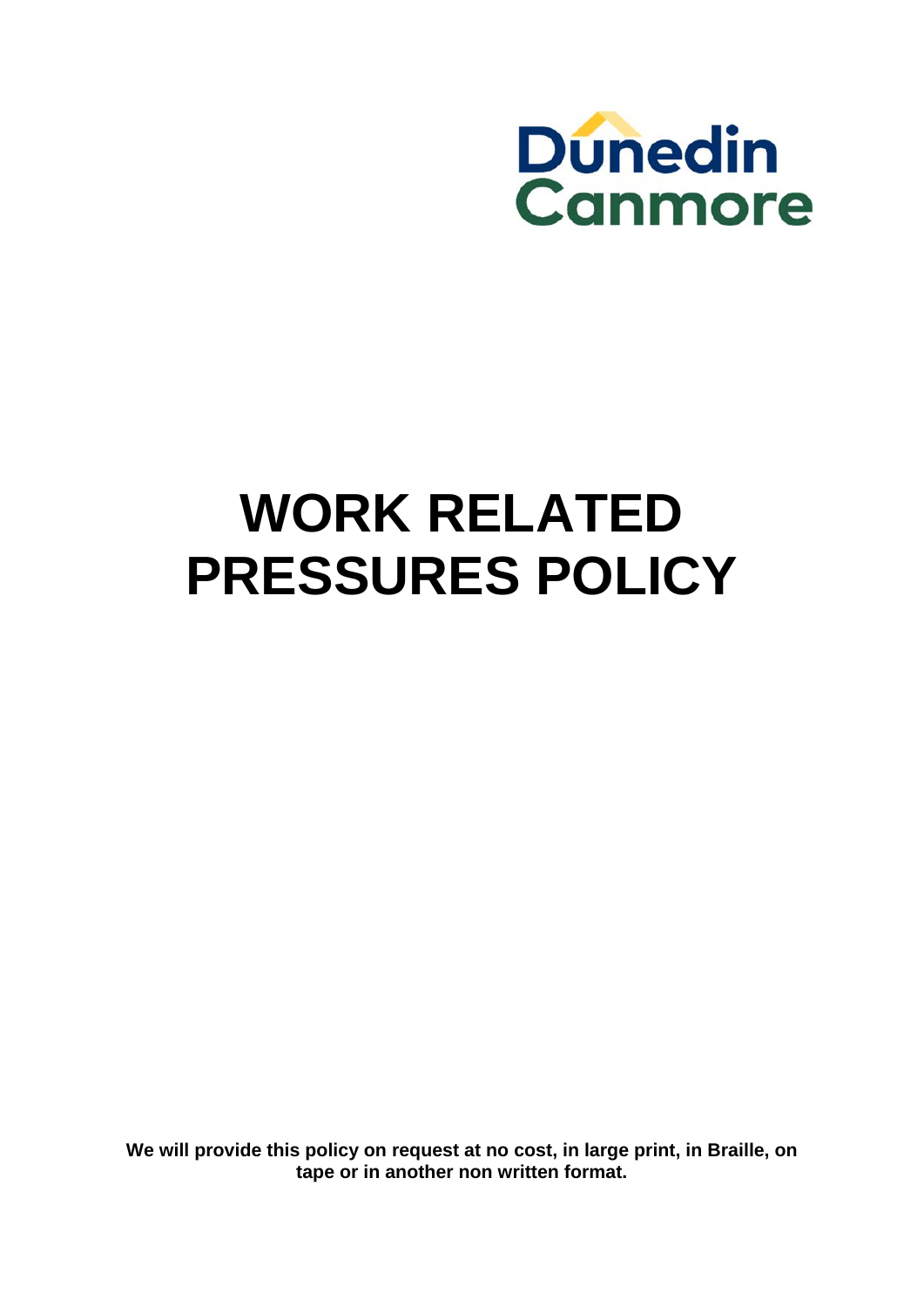## **WORK RELATED PRESSURES**

#### **GENERAL PRINCIPLES**

The organisation and employees have a responsibility to ensure that the levels of work related pressure are monitored, and any issues in the first instance should be brought to the attention of the employee's Line Manager.

This may be part of regular meetings, or sooner, depending on the severity. Under the "Duty of Care", Line Managers have a responsibility to ensure that the organisation monitors issues relating to pressure and undue pressure, and if it is confirmed that an employee is under consistent or excessive pressure, the Line Manager must put forward appropriate strategies to combat issues, such as counselling and workload monitoring.

This procedure details the measures that Line Managers and employees need to take in order to prevent/reduce the causes of pressure within the workplace. It also details actions to be taken by managers and employees when employees report symptoms of pressure.

As part of the organisation's commitment to promoting healthy working, this document is designed to be used as a support mechanism; but does not over‐ ride the principles of the Attendance Management Procedure/Resolution of Difficulties Procedure.

#### **REPORTING PRESSURE AT WORK**

Any employee who feels under constant or excessive pressure at work, or is exhibiting pressure related symptoms should inform their Line Manager as soon as possible, in order to get appropriate support and the matter be fully reviewed. Symptoms may include:

- Absenteeism increased levels of absence, patterns to absence i.e. when deadlines are due, non‐specific absence reasons such as nausea, headaches, excessive tiredness
- Presenteeism continuous excessive hours worked in and outside the workplace and, not taking contractual breaks.
- Punctuality employee late for work or appointments, or inability to meet deadlines
- Prone to accidents either at work or away from work, due to drowsiness or poor concentration
- Poor performance inability to concentrate or remember instructions, poor attention to detail or ability to complete tasks
- Conduct aggressive behaviour, drinking or drug taking (prescribed or not), poor time keeping
- Mood swings irrational behaviour, irritable disposition, depression

On being made aware of an employee feeling under pressure, the Line Manager should meet with the employee, usually within 24 hours, to discuss the potential causes. The Line Manager should follow the Pressure Risk Assessment Flow Chart (Appendix 1). The discussion should seek to establish:

 The nature of the pressure factors involved e.g. environmental, workload, harassment, professional relationships etc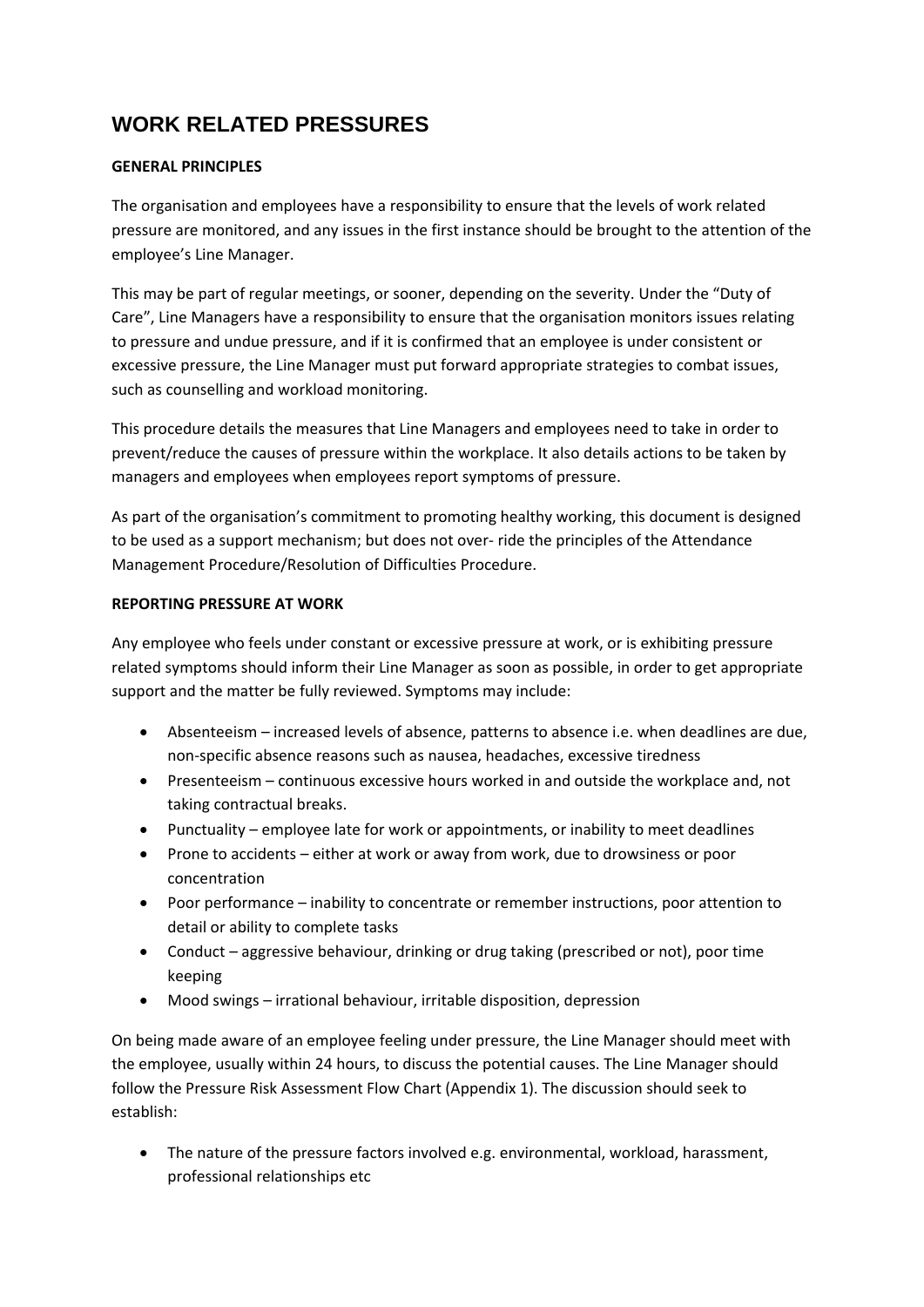- Whether existing organisation procedures need to be utilised e.g. Attendance Management or Resolution of Difficulties
- Whether other colleagues are likely to be affected
- Whether pressure factors are still at a level likely to cause further injury/distress
- Whether any steps have been put in place to eliminate or reduce the pressure factors to an acceptable level
- Whether the individual requires training on how to deal with pressure factors
- Whether the individual requires counselling sessions
- What steps the individual has taken to alleviate unnecessary pressure, and whether the issue is due to work or personal, or a combination of both.

However, irrespective of the cause(s) of work related pressure, the Line Manager needs to be supportive and offer options that could be taken within work or externally. Examples being temporary changes to working patterns or duties, mediation or support via the organisation's counselling service. All agreed actions should be documented in the form of an action plan and discussed with the Employee Relations team.

If it is inappropriate for the employee to discuss pressure reasons with their Line Manager they should contact their Director. If this is also inappropriate, they should contact the Employee Relations team.

The Line Manager will review the employee's progress at agreed intervals to determine whether the agreed measures are effective. Should the measures not be working the Line Manager should contact the Employee Relations team for advice, or referral to Occupational Health.

### **Reporting Absence due to Work Related Pressure**

The employee should follow the Attendance Management Procedure when phoning in to report their absence, and should inform their Line Manager that their absence due to work related pressure.

The Line Manager should inform the Employee Relations team immediately if an employee states work related pressure as the reason for absence.

The Linee Manager will contact the employee within 48 hours of notification to discuss the absence and any support mechanisms that may be required. The discussion should establish:

- To what extent the absence is related to pressure in the workplace
- The nature of the pressure factors involved e.g. environmental, workload, harassment, professional relationships etc
- Whether other colleagues are likely to be affected
- Whether pressure factors are still at a level likely to cause further injury/distress to the employee or colleagues
- What the individual feels the organisation can do the help assist with their return to work
- What the individual can do to alleviate the pressures .

At the end of the discussion the Line Manager will produce a file note and may seek further information from appropriate sources e.g. Line Manager or referral to Occupational Health. Other